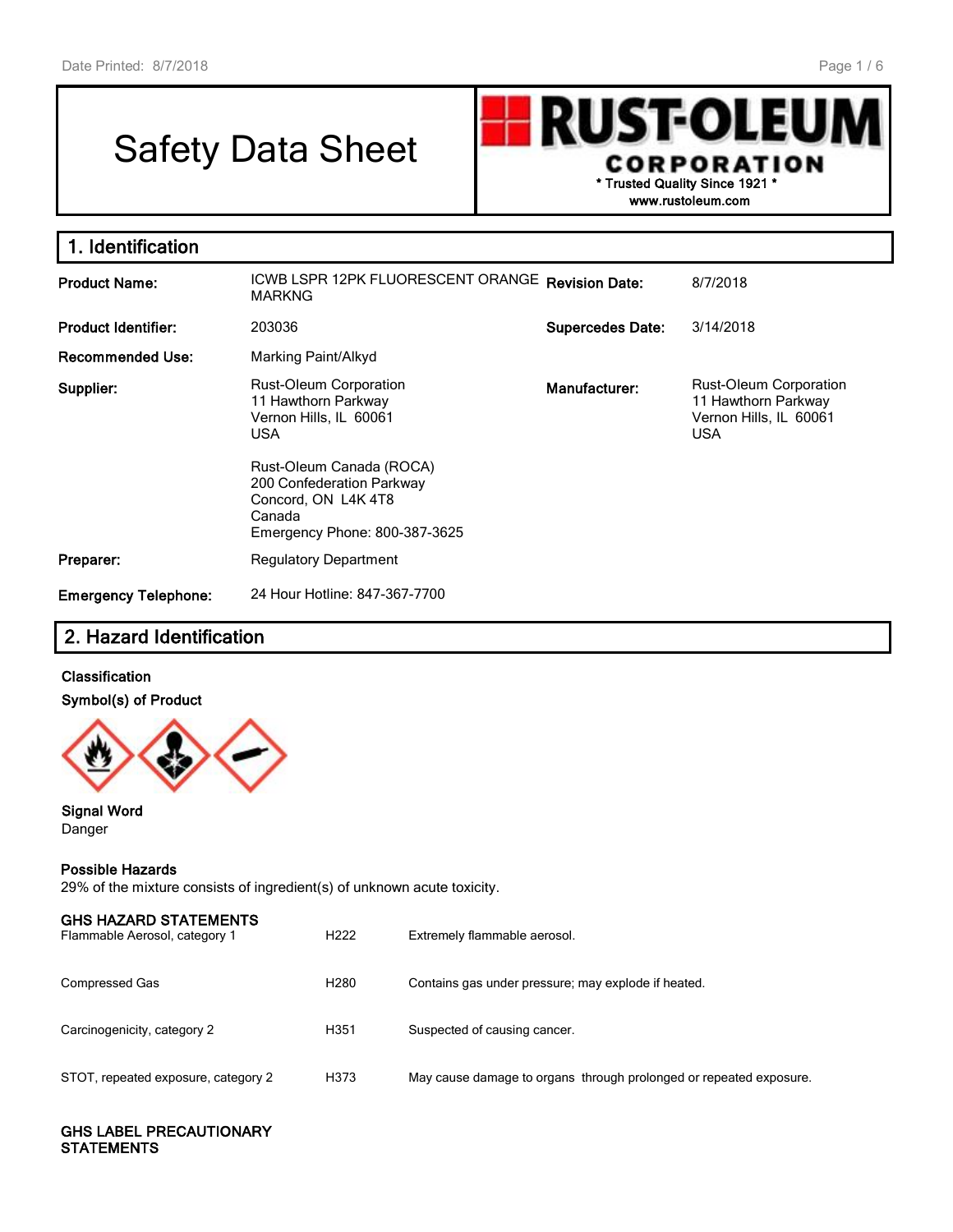| Date Printed: 8/7/2018 | Page 2 / 6                                                                                     |
|------------------------|------------------------------------------------------------------------------------------------|
| P210                   | Keep away from heat, hot surfaces, sparks, open flames and other ignition sources. No smoking. |
| P211                   | Do not spray on an open flame or other ignition source.                                        |
| P251                   | Do not pierce or burn, even after use.                                                         |
| P410+P412              | Protect from sunlight. Do not expose to temperatures exceeding 50°C / 122°F.                   |
| P410+P403              | Protect from sunlight. Store in a well-ventilated place.                                       |
| P201                   | Obtain special instructions before use.                                                        |
| P280                   | Wear protective gloves/protective clothing/eye protection/face protection.                     |
| P308+P313              | IF exposed or concerned: Get medical advice/attention.                                         |
| P405                   | Store locked up.                                                                               |
| P501                   | Dispose of contents/container in accordance with local, regional and national regulations.     |
| P260                   | Do not breathe dust/fume/gas/mist/vapors/spray.                                                |
| P314                   | Get medical advice/attention if you feel unwell.                                               |

## 3. Composition / Information On Ingredients

| <b>HAZARDOUS SUBSTANCES</b> |
|-----------------------------|
|                             |

| <b>Chemical Name</b>                   | CAS-No.        | <u>Wt.%</u> | <b>GHS Symbols</b>    | <b>GHS Statements</b>         |
|----------------------------------------|----------------|-------------|-----------------------|-------------------------------|
| Propane                                | 74-98-6        | 17          | GHS04                 | H <sub>2</sub> 80             |
| n-Butane                               | 106-97-8       | 8.0         | GHS04                 | H <sub>280</sub>              |
| Naphtha, Petroleum, Hydrotreated Light | 64742-49-0     | 6.7         | GHS08                 | H304                          |
| <b>Hydrotreated Light Distillate</b>   | 64742-47-8     | 5.3         | GHS08                 | H304                          |
| Xylenes (o-, m-, p- isomers)           | 1330-20-7      | 4.4         | GHS02-GHS07           | H <sub>226</sub> -315-319-332 |
| Ethylbenzene                           | $100 - 41 - 4$ | 1.1         | GHS02-GHS07-<br>GHS08 | H225-304-332-351-373          |
| <b>Stoddard Solvent</b>                | 8052-41-3      | 0.7         | GHS08                 | H304-372                      |
| Pigment Orange 13                      | 3520-72-7      | 0.2         | Not Available         | Not Available                 |
| Crystalline Silica / Quartz            | 14808-60-7     | 0.1         | Not Available         | Not Available                 |

## 4. First-Aid Measures

FIRST AID - EYE CONTACT: Immediately flush eyes with plenty of water for at least 15 minutes holding eyelids open. Get medical attention. Do NOT allow rubbing of eyes or keeping eyes closed.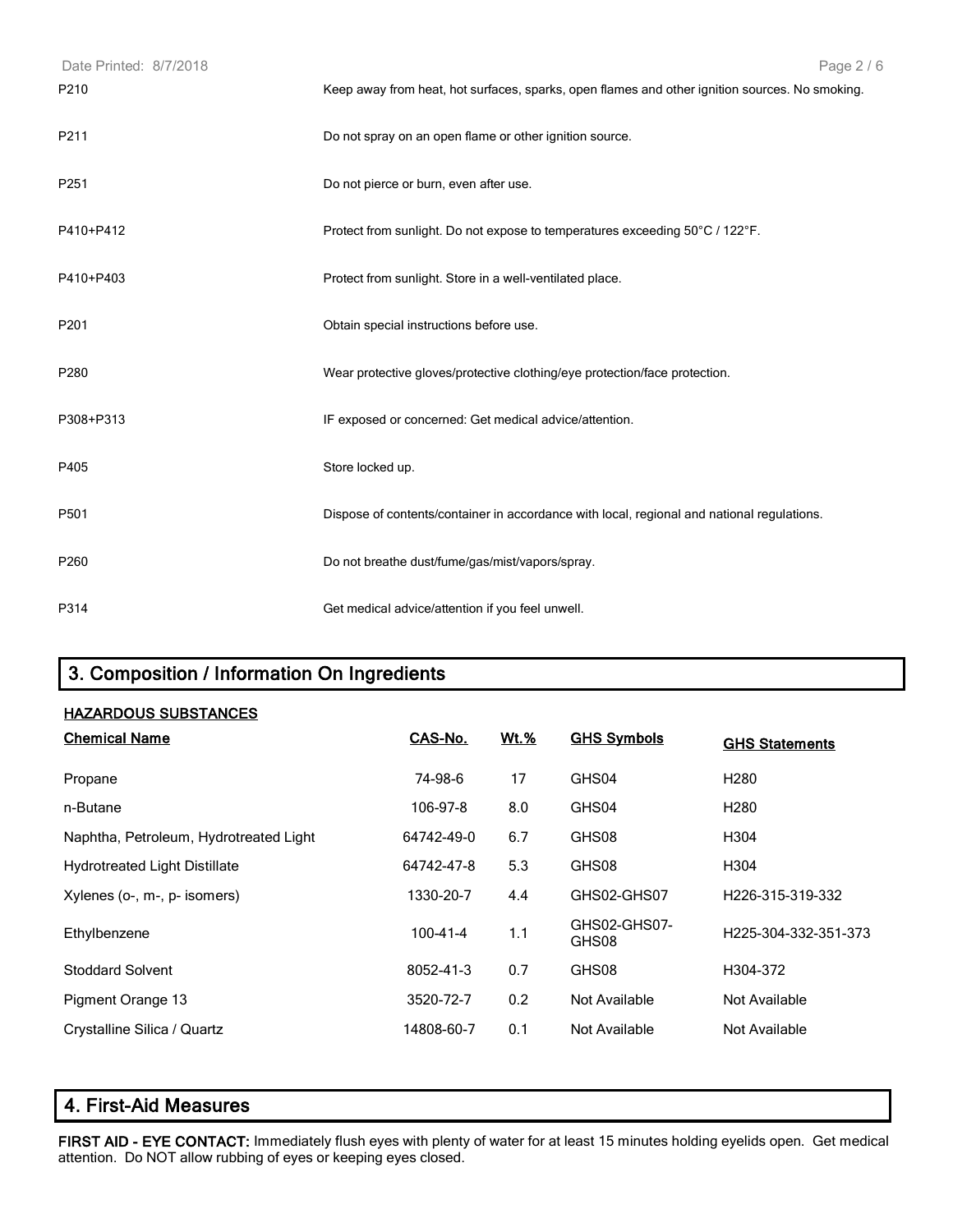FIRST AID - SKIN CONTACT: Wash skin with soap and water. Remove contaminated clothing. Get medical attention if irritation develops or persists.

FIRST AID - INHALATION: Remove to fresh air. If not breathing, give artificial respiration. If breathing is difficult, give oxygen. Get immediate medical attention. Do NOT use mouth-to-mouth resuscitation. If you experience difficulty in breathing, leave the area to obtain fresh air. If continued difficulty is experienced, get medical assistance immediately.

FIRST AID - INGESTION: Aspiration hazard: Do not induce vomiting or give anything by mouth because this material can enter the lungs and cause severe lung damage. Get immediate medical attention. If swallowed, get medical attention.

## 5. Fire-Fighting Measures

EXTINGUISHING MEDIA: Alcohol Film Forming Foam, Carbon Dioxide, Dry Chemical, Dry Sand, Water Fog

UNUSUAL FIRE AND EXPLOSION HAZARDS: FLASH POINT IS LESS THAN 20°F. EXTREMELY FLAMMABLE LIQUID AND VAPOR!Water spray may be ineffective. Closed containers may explode when exposed to extreme heat due to buildup of steam. Closed containers may explode when exposed to extreme heat. Vapors may form explosive mixtures with air. Vapors can travel to a source of ignition and flash back. Isolate from heat, electrical equipment, sparks and open flame. Perforation of the pressurized container may cause bursting of the can. No unusual fire or explosion hazards noted. Keep containers tightly closed.

SPECIAL FIREFIGHTING PROCEDURES: Full protective equipment including self-contained breathing apparatus should be used. Evacuate area and fight fire from a safe distance. Water may be used to cool closed containers to prevent pressure buildup and possible autoignition or explosion. Use water spray to keep fire-exposed containers cool. Containers may explode when heated.

Special Fire and Explosion Hazard (Combustible Dust): No Information

### 6. Accidental Release Measures

STEPS TO BE TAKEN IF MATERIAL IS RELEASED OR SPILLED: Contain spilled liquid with sand or earth. DO NOT use combustible materials such as sawdust. Isolate the hazard area and deny entry to unnecessary and unprotected personnel. Remove all sources of ignition, ventilate area and remove with inert absorbent and non-sparking tools. Dispose of according to local, state (provincial) and federal regulations. Do not incinerate closed containers. Ventilate area, isolate spilled material, and remove with inert absorbent. Dispose of contaminated absorbent, container, and unused contents in accordance with local, state, and federal regulations.

## 7. Handling and Storage

HANDLING: Wash thoroughly after handling. Wash hands before eating. Remove contaminated clothing and launder before reuse. Use only with adequate ventilation. Follow all SDS and label precautions even after container is emptied because it may retain product residues. Avoid breathing fumes, vapors, or mist. Avoid contact with eyes, skin and clothing.

STORAGE: Keep containers tightly closed. Isolate from heat, electrical equipment, sparks and open flame. Contents under pressure. Do not store above 120 °F. Store large quantities in buildings designed and protected for storage of flammable aerosols. Product should be stored in tightly sealed containers and protected from heat, moisture, and foreign materials. Store in a dry, well ventilated place. Keep container tightly closed when not in use. Keep away from heat, sparks, flame and sources of ignition. Avoid excess heat.

Advice on Safe Handling of Combustible Dust: No Information

#### 8. Exposure Controls / Personal Protection

| <b>Chemical Name</b>                             | CAS-No.    | Weight %<br><b>Less Than</b> | <b>ACGIH TLV-</b><br><b>TWA</b> | <b>ACGIH TLV-</b><br><b>STEL</b> | <b>OSHA PEL-TWA</b> | <b>OSHA PEL-</b><br><b>CEILING</b> |
|--------------------------------------------------|------------|------------------------------|---------------------------------|----------------------------------|---------------------|------------------------------------|
| Propane                                          | 74-98-6    | 20.0                         | N.E.                            | N.E.                             | 1000 ppm            | N.E.                               |
| n-Butane                                         | 106-97-8   | 10.0                         | N.E.                            | $1000$ ppm                       | N.E.                | N.E.                               |
| Naphtha, Petroleum,<br><b>Hydrotreated Light</b> | 64742-49-0 | 10.0                         | N.E.                            | N.E.                             | N.E.                | N.E.                               |
| <b>Hydrotreated Light Distillate</b>             | 64742-47-8 | 10.0                         | N.E.                            | N.E.                             | N.E.                | N.E.                               |
| Xylenes (o-, m-, p- isomers)                     | 1330-20-7  | 5.0                          | $100$ ppm                       | $150$ ppm                        | $100$ ppm           | N.E.                               |
| Ethylbenzene                                     | 100-41-4   | 5.0                          | 20 ppm                          | N.E.                             | $100$ ppm           | N.E.                               |
| <b>Stoddard Solvent</b>                          | 8052-41-3  | 1.0                          | $100$ ppm                       | <b>N.E.</b>                      | 500 ppm             | N.E.                               |
| Pigment Orange 13                                | 3520-72-7  | 1.0                          | N.E.                            | N.E.                             | N.E.                | N.E.                               |
| Crystalline Silica / Quartz                      | 14808-60-7 | 1.0                          | $0.025 \,\mathrm{mg/m}$         | N.E.                             | $50 \mu q/m3$       | N.E.                               |

#### PERSONAL PROTECTION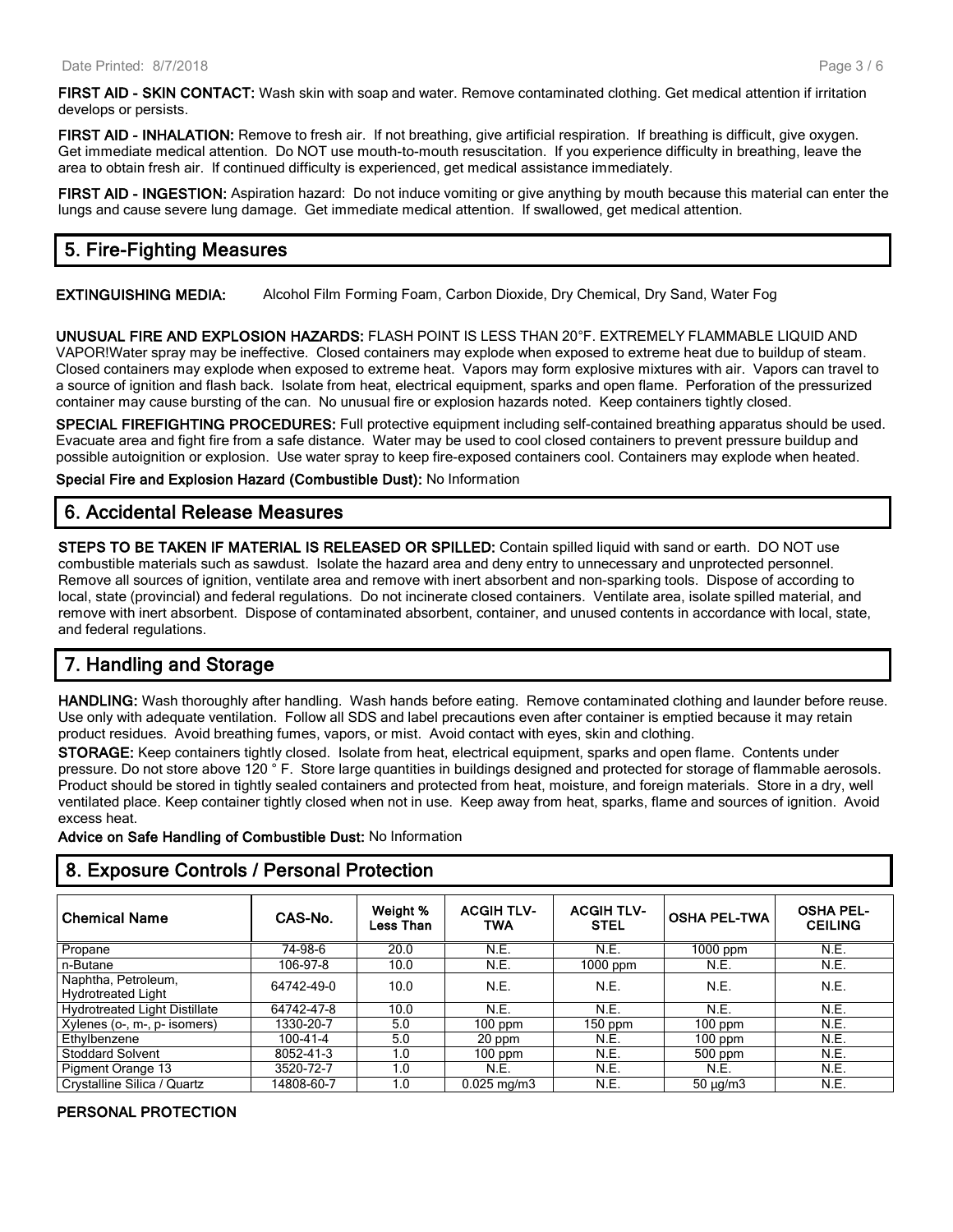ENGINEERING CONTROLS: Use explosion-proof ventilation equipment. Provide general dilution of local exhaust ventilation in volume and pattern to keep TLV of hazardous ingredients below acceptable limits. Prevent build-up of vapors by opening all doors and windows to achieve cross-ventilation. Use process enclosures, local exhaust ventilation, or other engineering controls to control airborne levels below recommended exposure limits.

RESPIRATORY PROTECTION: A respiratory protection program that meets OSHA 1910.134 and ANSI Z88.2 requirements must be followed whenever workplace conditions warrant a respirator's use. A NIOSH/MSHA approved air purifying respirator with organic vapor cartridge or canister may be permissible under certain circumstances where airborne concentrations are expected to exceed exposure limits.

SKIN PROTECTION: Use gloves to prevent prolonged skin contact. Nitrile or Neoprene gloves may afford adequate skin protection.

EYE PROTECTION: Use safety eyewear designed to protect against splash of liquids.

OTHER PROTECTIVE EQUIPMENT: Refer to safety supervisor or industrial hygienist for further guidance regarding types of personal protective equipment and their applications.

HYGIENIC PRACTICES: Wash thoroughly with soap and water before eating, drinking or smoking. Remove contaminated clothing immediately and launder before reuse.

Engineering Measures for Combustible Dust: No Information

#### 9. Physical and Chemical Properties

| Appearance:                                                                                                                | Aerosolized Mist                                                                                  | <b>Physical State:</b>                                                                                              | Liquid                                 |
|----------------------------------------------------------------------------------------------------------------------------|---------------------------------------------------------------------------------------------------|---------------------------------------------------------------------------------------------------------------------|----------------------------------------|
| Odor:                                                                                                                      | Solvent Like                                                                                      | <b>Odor Threshold:</b>                                                                                              | N.E.                                   |
| <b>Relative Density:</b>                                                                                                   | 0.844                                                                                             | pH:                                                                                                                 | N.D.                                   |
| Freeze Point, °C:                                                                                                          | N.D.                                                                                              | <b>Viscosity:</b>                                                                                                   | N.D.                                   |
| <b>Solubility in Water:</b>                                                                                                | <b>Miscible</b>                                                                                   | <b>Partition Coefficient, n-</b>                                                                                    | N.D.                                   |
| Decompostion Temp., °C:<br>Boiling Range, °C:<br><b>Flammability:</b><br><b>Evaporation Rate:</b><br><b>Vapor Density:</b> | N.D.<br>$-37 - 537$<br><b>Supports Combustion</b><br><b>Faster than Ether</b><br>Heavier than Air | octanol/water:<br><b>Explosive Limits, vol%:</b><br>Flash Point, °C:<br>Auto-ignition Temp., °C:<br>Vapor Pressure: | $0.9 - 12.6$<br>$-104$<br>N.D.<br>N.D. |

(See "Other information" Section for abbreviation legend)

## 10. Stability and Reactivity

CONDITIONS TO AVOID: Avoid temperatures above 120°F (49°C). Avoid all possible sources of ignition.

INCOMPATIBILITY: Incompatible with strong oxidizing agents, strong acids and strong alkalies.

HAZARDOUS DECOMPOSITION: By open flame, carbon monoxide and carbon dioxide. When heated to decomposition, it emits acrid smoke and irritating fumes. Contains solvents which may form carbon monoxide, carbon dioxide, and formaldehyde.

HAZARDOUS POLYMERIZATION: Will not occur under normal conditions.

STABILITY: This product is stable under normal storage conditions.

#### 11. Toxicological Information

EFFECTS OF OVEREXPOSURE - EYE CONTACT: Causes Serious Eye Irritation

EFFECTS OF OVEREXPOSURE - SKIN CONTACT: May cause skin irritation. Allergic reactions are possible.

EFFECTS OF OVEREXPOSURE - INHALATION: High gas, vapor, mist or dust concentrations may be harmful if inhaled. High vapor concentrations are irritating to the eyes, nose, throat and lungs. Harmful if inhaled. Avoid breathing fumes, spray, vapors, or mist. Prolonged or excessive inhalation may cause respiratory tract irritation.

EFFECTS OF OVEREXPOSURE - INGESTION: Harmful if swallowed.

EFFECTS OF OVEREXPOSURE - CHRONIC HAZARDS: Overexposure to xylene in laboratory animals has been associated with liver abnormalities, kidney, lung, spleen, eye and blood damage as well as reproductive disorders. Effects in humans, due to chronic overexposure, have included liver, cardiac abnormalities and nervous system damage. IARC lists Ethylbenzene as a possible human carcinogen (group 2B). Reports have associated repeated and prolonged occupational overexposure to solvents with permanent brain and nervous system damage. May cause central nervous system disorder (e.g., narcosis involving a loss of coordination, weakness, fatigue, mental confusion, and blurred vision) and/or damage. High concentrations may lead to central nervous system effects (drowsiness, dizziness, nausea, headaches, paralysis, and blurred vision) and/or damage.

PRIMARY ROUTE(S) OF ENTRY: Eye Contact, Ingestion, Inhalation, Skin Absorption, Skin Contact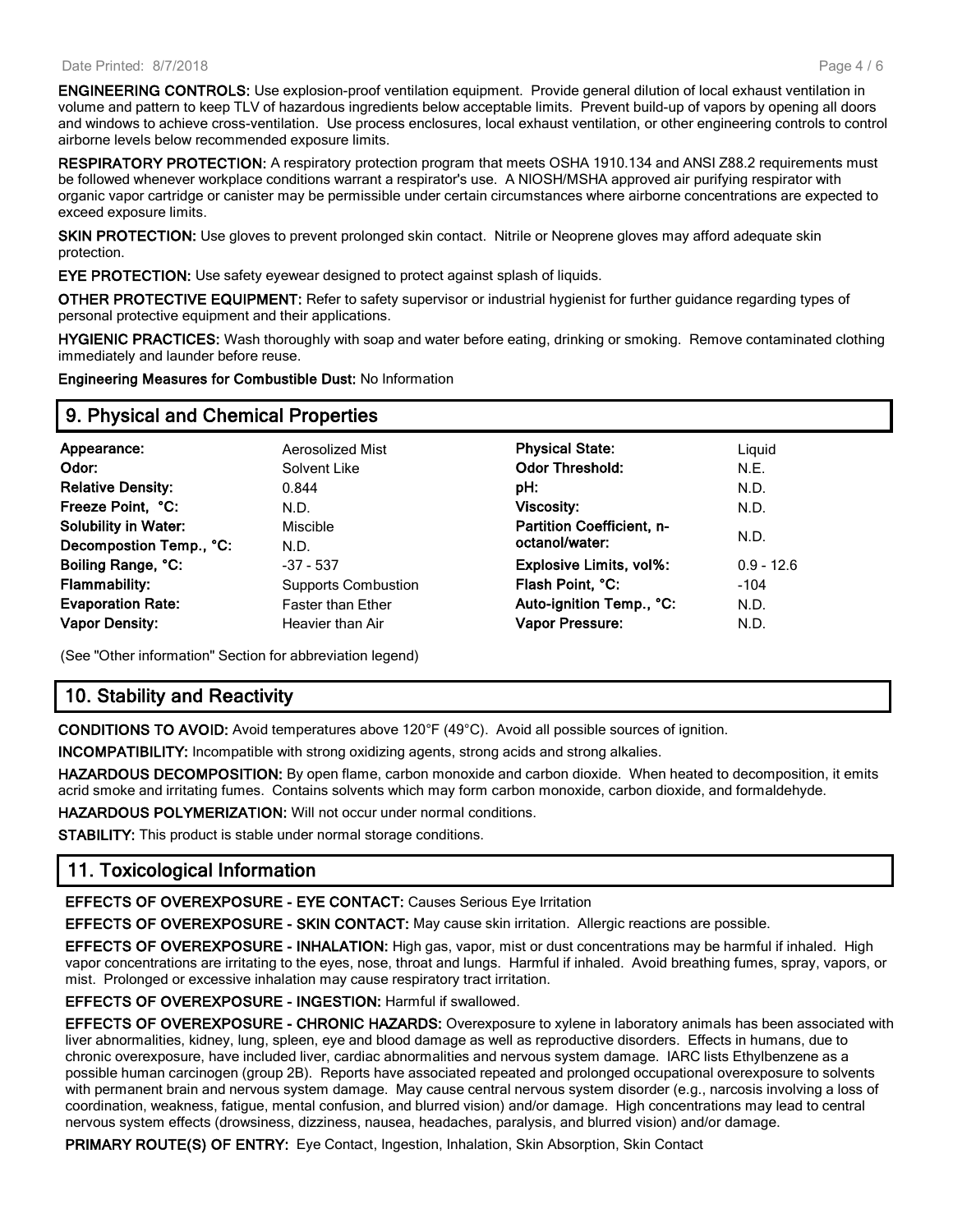#### ACUTE TOXICITY VALUES

#### The acute effects of this product have not been tested. Data on individual components are tabulated below:

| CAS-No.        | <b>Chemical Name</b>                   | Oral LD50       | Dermal LD50        | Vapor LC50          |
|----------------|----------------------------------------|-----------------|--------------------|---------------------|
| 106-97-8       | n-Butane                               | N.F.            | N.F.               | 658 mg/L Rat        |
| 64742-49-0     | Naphtha, Petroleum, Hydrotreated Light | >5000 mg/kg Rat | >3160 mg/kg Rabbit | >4951 mg/L Rat      |
| 64742-47-8     | Hydrotreated Light Distillate          | >5000 mg/kg Rat | >2000 mg/kg Rabbit | >5000 mg/L Rat      |
| 1330-20-7      | Xylenes (o-, m-, p- isomers)           | 3500 mg/kg Rat  | >4350 mg/kg Rabbit | 29.08 mg/L Rat      |
| $100 - 41 - 4$ | Ethylbenzene                           | 3500 mg/kg Rat  | 15400 mg/kg Rabbit | 17.4 mg/L Rat       |
| 3520-72-7      | Pigment Orange 13                      | >5000 mg/kg Rat | N.E.               | N.E.                |
| 14808-60-7     | Crystalline Silica / Quartz            | 5500 mg/kg Rat  | 5500               | $100 \text{ rad/L}$ |

N.E. - Not Established

#### 12. Ecological Information

ECOLOGICAL INFORMATION: Product is a mixture of listed components.

#### 13. Disposal Information

DISPOSAL INFORMATION: Do not incinerate closed containers. This product as supplied is a USEPA defined ignitable hazardous waste. Dispose of unusable product as a hazardous waste (D001) in accordance with local, state, and federal regulation.

#### 14. Transport Information

|                              | Domestic (USDOT)                               | <b>International (IMDG)</b> | Air (IATA) | <b>TDG (Canada)</b>                            |
|------------------------------|------------------------------------------------|-----------------------------|------------|------------------------------------------------|
| <b>UN Number:</b>            | N.A.                                           | 1950                        | 1950       | N.A.                                           |
| <b>Proper Shipping Name:</b> | Paint Products in<br><b>Limited Quantities</b> | Aerosols                    | Aerosols   | Paint Products in<br><b>Limited Quantities</b> |
| <b>Hazard Class:</b>         | N.A.                                           | 2.1                         | 2.1        | N.A.                                           |
| <b>Packing Group:</b>        | N.A.                                           | N.A.                        | N.A.       | N.A.                                           |
| <b>Limited Quantity:</b>     | Yes                                            | Yes                         | Yes        | Yes                                            |

#### 15. Regulatory Information

#### U.S. Federal Regulations:

#### CERCLA - SARA Hazard Category

This product has been reviewed according to the EPA 'Hazard Categories' promulgated under Sections 311 and 312 of the Superfund Amendment and Reauthorization Act of 1986 (SARA Title III) and is considered, under applicable definitions, to meet the following categories:

Gas under pressure, Carcinogenicity, Specific target organ toxicity (single or repeated exposure)

#### Sara Section 313:

This product contains the following substances subject to the reporting requirements of Section 313 of Title III of the Superfund Amendment and Reauthorization Act of 1986 and 40 CFR part 372:

#### Chemical Name CAS-No.

| Xylenes (o-, m-, p- isomers) | 1330-20-7 |
|------------------------------|-----------|
| Ethylbenzene                 | 100-41-4  |

#### Toxic Substances Control Act:

This product contains the following chemical substances subject to the reporting requirements of TSCA 12(b) if exported from the United States:

#### Chemical Name CAS-No.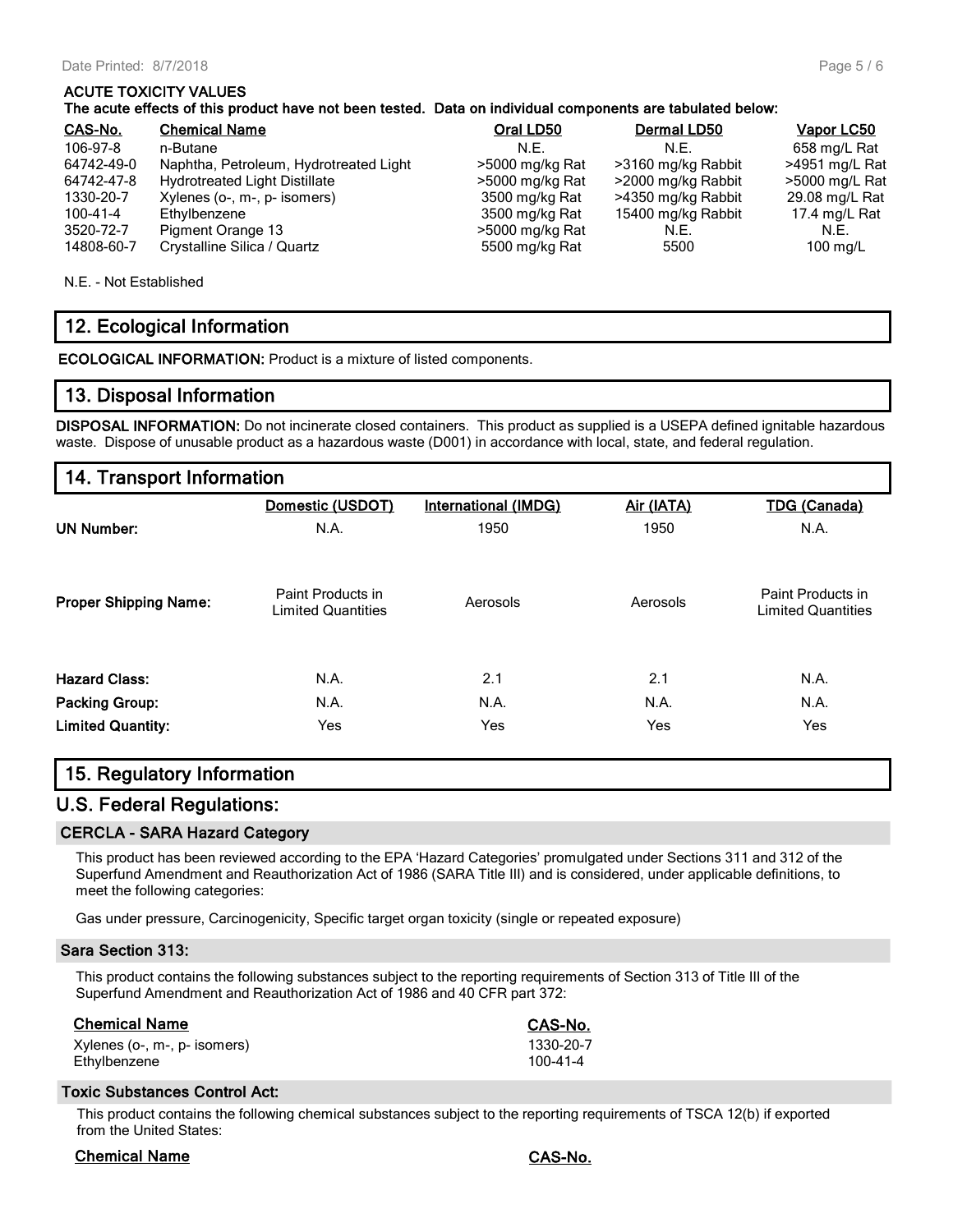| 16. Other Information             |       |                      |                                                                                                                                                                                                                                                                                                                                                                                             |                         |   |                             |   |  |
|-----------------------------------|-------|----------------------|---------------------------------------------------------------------------------------------------------------------------------------------------------------------------------------------------------------------------------------------------------------------------------------------------------------------------------------------------------------------------------------------|-------------------------|---|-----------------------------|---|--|
| <b>HMIS RATINGS</b><br>Health:    | $2^*$ | <b>Flammability:</b> | 4                                                                                                                                                                                                                                                                                                                                                                                           | <b>Physical Hazard:</b> | 0 | <b>Personal Protection:</b> | х |  |
| <b>NFPA RATINGS</b><br>Health:    | 2     | <b>Flammability:</b> | 4                                                                                                                                                                                                                                                                                                                                                                                           | Instability             | 0 |                             |   |  |
| <b>Volatile Organic Compounds</b> |       |                      | 549 g/L                                                                                                                                                                                                                                                                                                                                                                                     |                         |   |                             |   |  |
| <b>SDS REVISION DATE:</b>         |       |                      | 8/7/2018                                                                                                                                                                                                                                                                                                                                                                                    |                         |   |                             |   |  |
| <b>REASON FOR REVISION:</b>       |       |                      | Substance Regulatory CAS Number Changed<br>Substance Hazardous Flag Changed<br>Substance Hazard Threshold % Changed<br>Substance Chemical Name Changed<br>Substance and/or Product Properties Changed in Section(s):<br>02 - Hazard Identification<br>03 - Composition/Information on Ingredients<br>15 - Regulatory Information<br>16 - Other Information<br>Revision Statement(s) Changed |                         |   |                             |   |  |

Legend: N.A. - Not Applicable, N.E. - Not Established, N.D. - Not Determined

The manufacturer believes, to the best of its knowledge, information and belief, the information contained herein to be accurate and reliable as of the date of this safety data sheet. However, because the conditions of handling, use, and storage of these materials are beyond our control, we assume no responsibility or liability for personal injury or property damage incurred by the use of these materials. The manufacturer makes no warranty, expressed or implied, regarding the accuracy or reliability of the data or results obtained from their use. All materials may present unknown hazards and should be used with caution. The information and recommendations in this material safety data sheet are offered for the users' consideration and examination. It is the responsibility of the user to determine the final suitability of this information and to comply with all applicable international, federal, state, and local laws and regulations.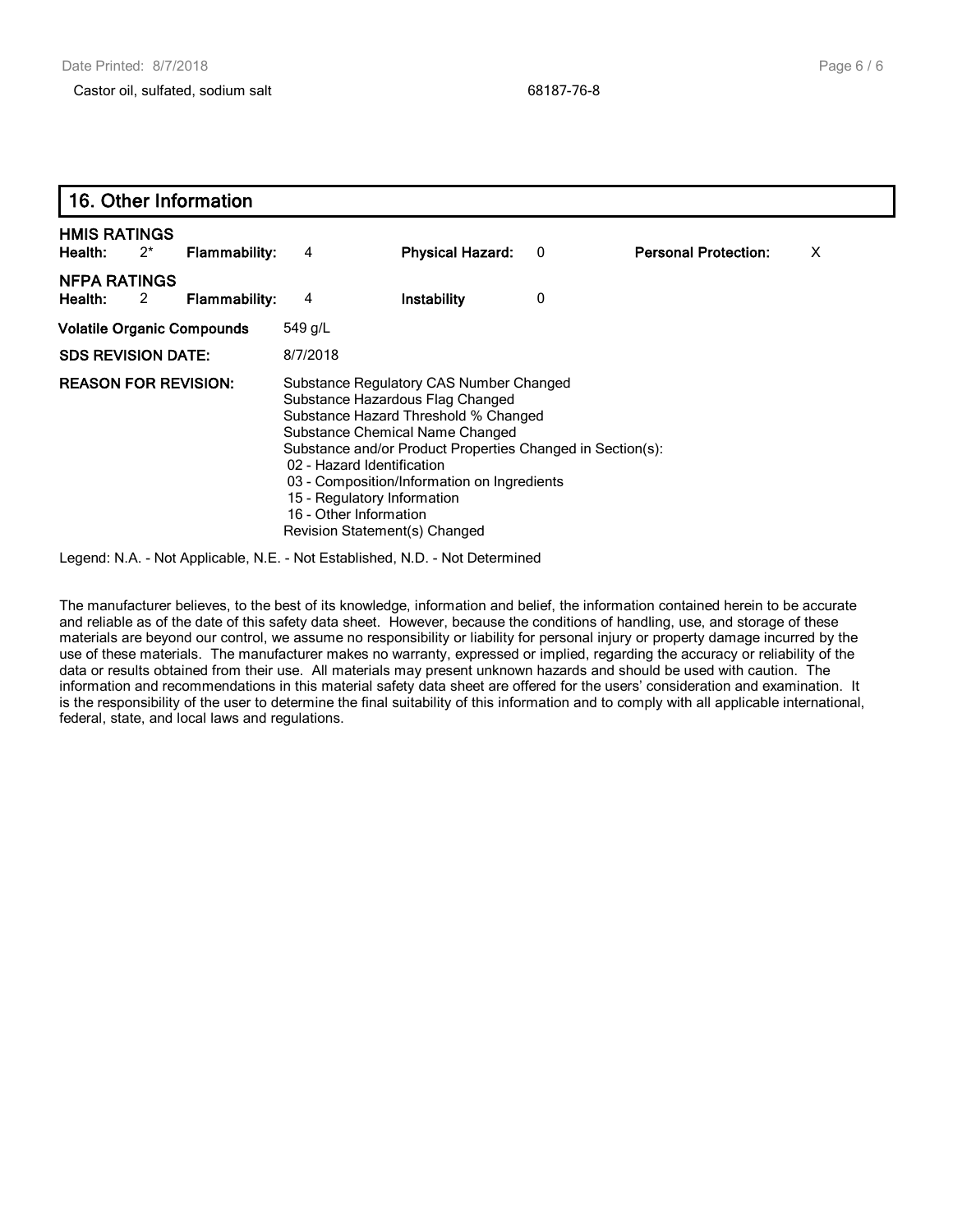# Ficha de Datos de Seguridad según el



## 1. Identificación del preparado/Empresa

| Nombre:                          | ICWB LSPR 12PK FLUORESCENT ORANGE Fecha última<br><b>MARKNG</b>                                                                                                                                                        | revisión:   | 8/7/2018                                                                              |
|----------------------------------|------------------------------------------------------------------------------------------------------------------------------------------------------------------------------------------------------------------------|-------------|---------------------------------------------------------------------------------------|
| <b>Product Identifier:</b>       | 203036                                                                                                                                                                                                                 | Surtidor:   | 1/3/2017                                                                              |
| Uso Recomendado:                 | Marking Paint/Alkyd                                                                                                                                                                                                    |             |                                                                                       |
| Identificación de la<br>empresa: | <b>Rust-Oleum Corporation</b><br>11 Hawthorn Parkway<br>Vernon Hills, IL 60061<br><b>USA</b><br>Rust-Oleum Canada (ROCA)<br>200 Confederation Parkway<br>Concord, ON L4K4T8<br>Canada<br>Emergency Phone: 800-387-3625 | Fabricante: | Rust-Oleum Corporation<br>11 Hawthorn Parkway<br>Vernon Hills, IL 60061<br><b>USA</b> |
| Preparador:                      | Departamento de Regulación                                                                                                                                                                                             |             |                                                                                       |
| Teléfono de Emergencia :         | 24 Hour Hotline: 847-367-7700                                                                                                                                                                                          |             |                                                                                       |

## 2. Identificacion De Peligros

#### Clasificación Símbolos de peligro



Palabra de advertencia Peligro

#### Riesgos del preparado

29% % De la mezcla consiste de ingredientes de toxicidad aguda desconocida

| <b>DECLARACIONES DE PELIGRO GHS</b><br>Aerosol inflamable, categoría 1 | H <sub>222</sub> | Aerosol extremadamente inflamable.                                     |
|------------------------------------------------------------------------|------------------|------------------------------------------------------------------------|
| <b>Compressed Gas</b>                                                  | H <sub>280</sub> | Contiene gas a presión; peligro de explosión en caso de calentamiento. |
| Carcinogénesis, categoría 2                                            | H351             | Se sospecha que ocasiona cáncer.                                       |
| STOT, exposición repetida, categoría 2                                 | H373             | Puede provocar daños en los órganos                                    |

#### GHS etiqueta los consejos de prudencia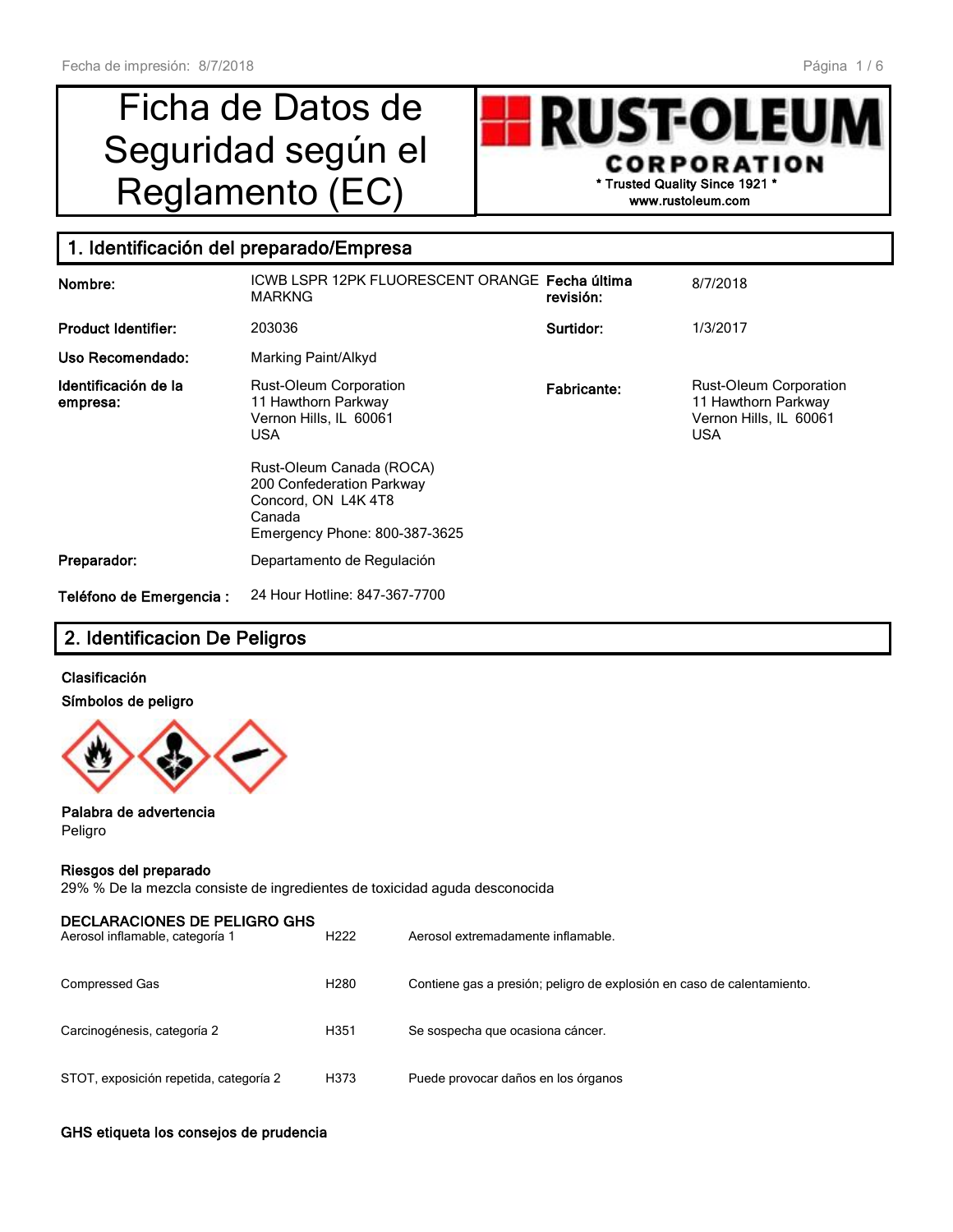| Fecha de impresión: 8/7/2018 | Página 2/6                                                                                                                                |
|------------------------------|-------------------------------------------------------------------------------------------------------------------------------------------|
| P <sub>210</sub>             | Mantener alejado del calor, de superficies calientes, de chispas, de llamas abiertas y de cualquier<br>otra fuente de ignición. No fumar. |
| P211                         | No pulverizar sobre una llama abierta u otra fuente de ignición.                                                                          |
| P251                         | No perforar ni quemar, incluso después de su uso.                                                                                         |
| P410+P412                    | Proteger de la luz del sol. No exponer a temperaturas superiores a 50°C / 122°F.                                                          |
| P410+P403                    | Proteger de la luz del sol. Almacenar en un lugar bien ventilado.                                                                         |
| P201                         | Pedir instrucciones especiales antes del uso.                                                                                             |
| P280                         | Llevar guantes/prendas/gafas/máscara de protección.                                                                                       |
| P308+P313                    | EN CASO DE exposición manifiesta o presunta: Consultar a un médico.                                                                       |
| P405                         | Guardar bajo llave.                                                                                                                       |
| P501                         | Eliminar el contenido/el recipiente de conformidad con las normativas locales, regionales y<br>nacionales.                                |
| P260                         | No respirar el polvo/el humo/el gas/la niebla/los vapores/el aerosol.                                                                     |
| P314                         | Consultar a un médico en caso de malestar.                                                                                                |

## 3. Composition / Information On Ingredients

### HAZARDOUS SUBSTANCES

| Nombre químico                   | N°- CAS        | <b>Wt.%</b> | Símbolo<br><b>GHS</b> | Declaración GHS      |
|----------------------------------|----------------|-------------|-----------------------|----------------------|
| Propano                          | 74-98-6        | 17          | GHS04                 | H <sub>280</sub>     |
| N-Butano                         | 106-97-8       | 8.0         | GHS04                 | H <sub>280</sub>     |
| Destilados, Hydrotreated, Ligero | 64742-49-0     | 6.7         | GHS08                 | H304                 |
| Destilado Liviano Hidrotratado   | 64742-47-8     | 5.3         | GHS08                 | H304                 |
| Xileno                           | 1330-20-7      | 4.4         | GHS02-GHS07           | H226-315-319-332     |
| Etilobenceno                     | $100 - 41 - 4$ | 1.1         | GHS02-GHS07-<br>GHS08 | H225-304-332-351-373 |
| Solvente Stoddard                | 8052-41-3      | 0.7         | GHS08                 | H304-372             |
| Naranja 13 del Pigmento          | 3520-72-7      | 0.2         | Not Available         | Not Available        |
| Silicona Cristalina              | 14808-60-7     | 0.1         | Not Available         | Not Available        |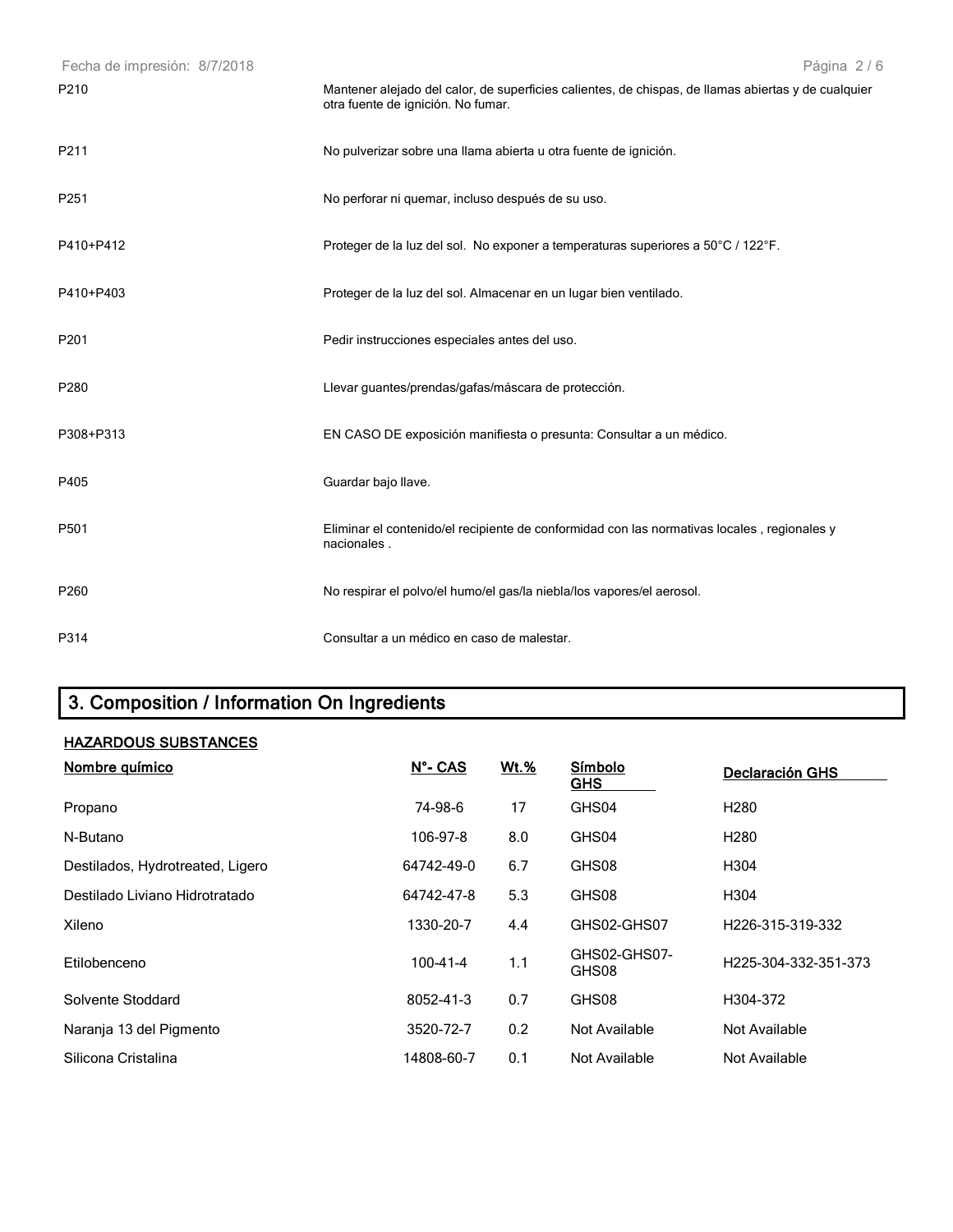#### 4. Medidas De Primeros Auxilios

Contacto con los ojos: Inmediatamente enjuague los ojos mantiendo los parpados abiertos con grandes cantidades de agua por lo menos durante 15 minutos. Obtenga atencion medica.

Contacto con la piel: Lave con jabon y agua. Quítese la ropa contaminada. Obtenga atencion medica si es que una irritacion se desarrolla o persiste.

Inhalación: Lleve donde se encuentra aire fresco. Si no esta respirando, dispense respiracion artificial. Si la respiracion es dificil, dispense oxigeno. Obtenga atencion medica inmediatamente. Si sufre dificultad para respirar, abandone el a'rea y respire aire fresco. Sila dificultad para respirar persiste, busque asistencia me'dica immediamente.

Ingestión: Peligro de aspiracion: no induzca el vomito o dispense algo por la boca porque este material puede entrar en los pulmones y causar daños severos en los pulmones. Obtenga atencion medica inmediatamente. 411 <undefined>

#### 5. Medidas Para Combatir Incendios

Medios de extinción recomendados:<br>
Espuma del alcohol, Dióxido de carbono, Producto químico seco, Espuma, Niebla de agua

PELIGROS INUSUALES DE INCENDIO Y EXPLOSIÓN: PUNTO DE INFLAMACION ES INFERIOR QUE -7°C (20°F) ¡LIQUIDO Y VAPOR EXTREMADAMENTE INFLAMABLES!Rociado con agua puede que no sea efectivo. Contenedores cerrados pueden explotar cuando son expuestos a un calor extremo debido a la formacion de vapor. Contenedores cerrados pueden explotar cuando son expuestos a un calor extremo. Los vapores pueden formar unas mezclas explosivas con el aire. Los vapores pueden viajar hasta una fuente de ignicion y pueden explotar. Aisle y proteja contra el calor, equipo electrico, chispas y llamas de fuego. La perforacion de los contenedores cerrados puede causar estallido de la lata. Sin riesgos inusuales de incendio o explosión señalado. Mantenga los contenedores cerrados firmemente.

PROCEDIMIENTOS ESPECIALES CONTRA INCENDIOS: Se debe usar equipo completo incluyendo aparato autosuficiente para respirar. Evacue el area y combata el fuego desde una distancia segura. Se puede usar agua para enfriar los contenedores cerrados para prevenir la acumulacion de la presion y una posible autoignicion o explosion. 452 <undefined>

Peligro especial de incendio y explosión (polvo combustible): Sin información

#### 6. Medidas De Escape Accidental

STEPS TO BE TAKEN IF MATERIAL IS RELEASED OR SPILLED: Contenga el liquido derramado con arena o tierra. NO USE materiales combustibles como aserrin. Aisle el area de peligro y no deje entrar al personal que no es necesario o que no esta protegido. Elimine todas las fuentes de ignicion, ventile al area y quite con herramientas inertes absorbentes que no producen chispas. Deseche de acuerdo a las regulaciones locales, estatales (provincianos) y federales. No queme los contenedores cerrados. Ventile el area y quite el derrame con un absorbente inerte. Deshágase del material absorbente contaminado, el contenedor y el contenido no usado de acuerdo con las regulaciones locales, estatales y federales.

## 7. Manejo Y Almacenamiento

Manipulacion: Lavese completamente despues de haber manejado. Lavese las manos antes de comer. Quitese toda la ropa contaminada y lavela antes de volver a usar. Use con una ventilacion adecuada. Siga toda las precauciones de la etiqueta y la Hoja de Informacion Sobre la Seguridad aun si es que el contenedor esta vacio porque puede contener residuos del producto. Evite la respiracion del vapor o la niebla. Evite un contacto de este producto con los ojos, piel y la ropa.

Alamacenamiento: Mantenga los contenedores cerrados hermeticamente. Aisle contra el calor, equipo electrico, chispas o llamas de fuego. Contenido bajo presion. No almacene en temperaturas sobre 49°C (120°F). Almacene grandes cantidades en edificios protegidos y diseñados para el almacenamiento de liquidos inflamables NFPA Clase I. 537 <undefined>Guárdelo en un lugar seco y bien ventilado. Mantenga el envase bien cerrado cuando no esté en uso. Mantenga lejos del calor, chispas, llamas o fuentes de ignicion. 536 <undefined>

Consejos sobre la manipulación segura del polvo combustible: Sin información

#### 8. Exposure Controls / Personal Protection

| Nombre químico                   | $N^{\circ}$ - CAS | Weight %<br>Less Than | <b>ACGIH TLV-</b><br>TWA | <b>ACGIH TLV-</b><br><b>STEL</b> | <b>OSHA PEL-TWA</b> | <b>OSHA PEL-</b><br><b>CEILING</b> |
|----------------------------------|-------------------|-----------------------|--------------------------|----------------------------------|---------------------|------------------------------------|
| Propano                          | 74-98-6           | 20.0                  | N.E.                     | N.E.                             | $1000$ ppm          | N.E.                               |
| N-Butano                         | 106-97-8          | 10.0                  | N.E.                     | $1000$ ppm                       | N.E.                | N.E.                               |
| Destilados, Hydrotreated, Ligero | 64742-49-0        | 10.0                  | N.E.                     | N.E.                             | N.E.                | N.E.                               |
| Destilado Liviano Hidrotratado   | 64742-47-8        | 10.0                  | N.E.                     | N.E.                             | N.E.                | N.E.                               |
| Xileno                           | 1330-20-7         | 5.0                   | $100$ ppm                | $150$ ppm                        | $100$ ppm           | N.E.                               |
| Etilobenceno                     | 100-41-4          | 5.0                   | 20 ppm                   | N.E.                             | $100$ ppm           | N.E.                               |
| Solvente Stoddard                | 8052-41-3         | 1.0                   | $100$ ppm                | N.E.                             | $500$ ppm           | N.E.                               |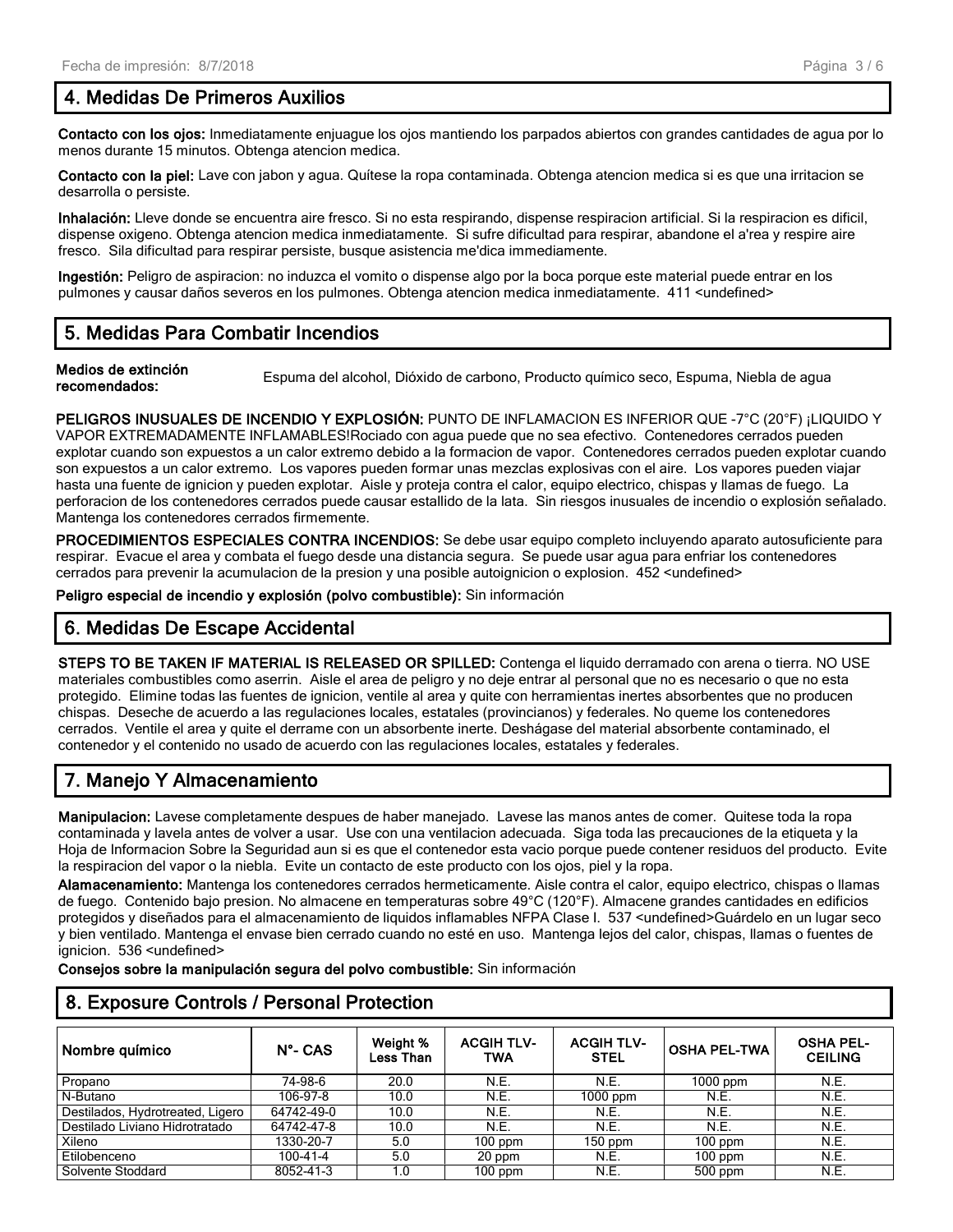| $\sim$<br>'ıamento<br>Nar.<br>н<br>uci | $\neg$<br>つについ<br>-ے    |       | N<br>.                                     | NI<br>. | .          | ᠃ |
|----------------------------------------|-------------------------|-------|--------------------------------------------|---------|------------|---|
| Silicona<br>Cristalina                 | $\sim$<br>000<br>-טס-פנ | . . v | $\sim$ $\sim$ $\sim$<br>…ud/m"<br>טוו<br>. | n.<br>. | ua/m.<br>w | ᠃ |

#### Protección personal

Controles De la Ingeniería: Use equipo de ventilacion a prueba de explosiones. Provea una dilucion general de la ventilacion local de escape en un volumen y forma para mantener la concentracion de los ingredientes peligrosos debajo de los limites aceptables. Prevenga la acumulacion de los vapores al abrir todas las puertas y ventanas para lograr una ventilacion cruzada. Use recintos de proceso, ventilacion local de escape, o cualquier otros controles de ingenieria para controlar los niveles llevados por el aire para que no lleguen a los limites de los niveles de exposicion.

Protección respiratoria: Un programa para la proteccion respiratoria que conforma con los requisitos de OSHA 1910.134 y de ANSI Z88.2 se debe seguir cuando quiera que las condiciones del lugar de trabajo justifican el uso de un respirador. Un respirador aprobado NIOSH/MSHA de la purificación del aire con el cartucho o el frasco del vapor orgánico puede ser permitido bajo ciertas circunstancias donde se espera que las concentraciones aerotransportadas excedan límites de la exposición.

Protección De La Piel: Use guantes para prevenir un contacto prolongado del material con la piel. Guantes de Nitrilo o Neopreno pueden ofrecer una proteccion adecuada para la piel.

Protección de los ojos: Use proteccion para los ojos disenada para proteger contra las salpicaduras de los liquidos.

El Otro Protector Equipo: Consulte el supervisor de la seguridad o al higienista industrial para obtener orientación sobre los tipos de equipo de protección personal y sus aplicaciones.

Higiénicas Práctic: Lavese completamente con jabon y agua antes de comer, beber liquidos o fumar. Quitese inmediatamente toda la ropa contaminada y lavela antes de volver usar.

Medidas de ingeniería para el polvo combustible: Sin información

#### 9. Propiedades Fisicas Y Quimicas

| Apariencia:                                 | Niebla del aerosol          | Estado Fisico:           | Líquido        |
|---------------------------------------------|-----------------------------|--------------------------|----------------|
| Olor:                                       | Como Solvente               | Umbral de olor:          | N.E.           |
| <b>Relative Density:</b>                    | 0.844                       | pH-valor:                | no determinado |
| Congelación, ° C:                           | no determinado              | Viscosidad:              | no determinado |
| Solubilidad en Agua:                        | Miscible                    | Coeficiente de partición |                |
| Decompostion Temp., °C:                     | no determinado              | Octanol-Agua:            | no determinado |
| Intervalo de punto de ebullición: -37 - 537 |                             | Explosive Limits, vol%:  | $0.9 - 12.6$   |
| Inflamabilidad:                             | Mantiene la combustión.     | Punto de inflamación:    | $-104$         |
| Velocidad de evaporación:                   | Más rápidamente que el éter | Auto-ignition Temp., °C: | no determinado |
| <b>Densidad Del Vapor:</b>                  | Más pesado que aire         | Presión de Vapor:        | no determinado |

(Consulte la sección "Información adicional" Sección para la leyenda de la abreviatura)

#### 10. Estabilidad Y Reactividad

Condiciones a evitar: Evite temperaturas sobre 49°C (120°F). Evite todas las fuentes de ignicion.

Incompatibildades: No es comparable con fuertes asidos y bases.

HAZARDOUS DECOMPOSITION: Por llama de fuego, monoxido de carbono y bioxido de carbono. Irritalosojos con las llames expuestas. 637 <undefined>

Polymerizacion: No ocurrirá bajo condiciones normales.

Estabilidad: Este producto es estable bajo condiciones normales de almacenamiento.

#### 11. Información toxicológica

Efectos de la Sobreexposición - Contacto Con Los Ojos: Provoca irritación ocular grave

Efectos de la Sobreexposición - Contacto Con la Piel: Puede causar irritacion en la piel. Reacciones alergicas son posibles.

Efectos de la Sobreexposición - Inhalacion: Concentraciones altas de gases, vapor, niebla o polvo pueden ser dañinas si son inhaladas. Alta concentracion de vapores es irritante para los ojos, nariz, garganta, y pulmones. Dañino si es inhalado. Evite respirar los vapores o la niebla. Una inhalacion prolongada o excesiva puede causar irritacion en las vias respiratorias.

Efectos de la Sobreexposición - Ingestion: Dañino si es ingerido o tragado.

Efectos de la Sobreexposición - C os Peligros: Una sobreexposicion a Xileno en animales de laboratorio ha sido asociada con anormalidades del higado, riñónes, pulmones, el bazo y tambien daños a los ojos. Los efectos en los humanos incluyen anormalidades del higado y cardiacas. IARC enlista al Ethylbenzene como un posible carcinógeno humano (grupo 2B). Reportes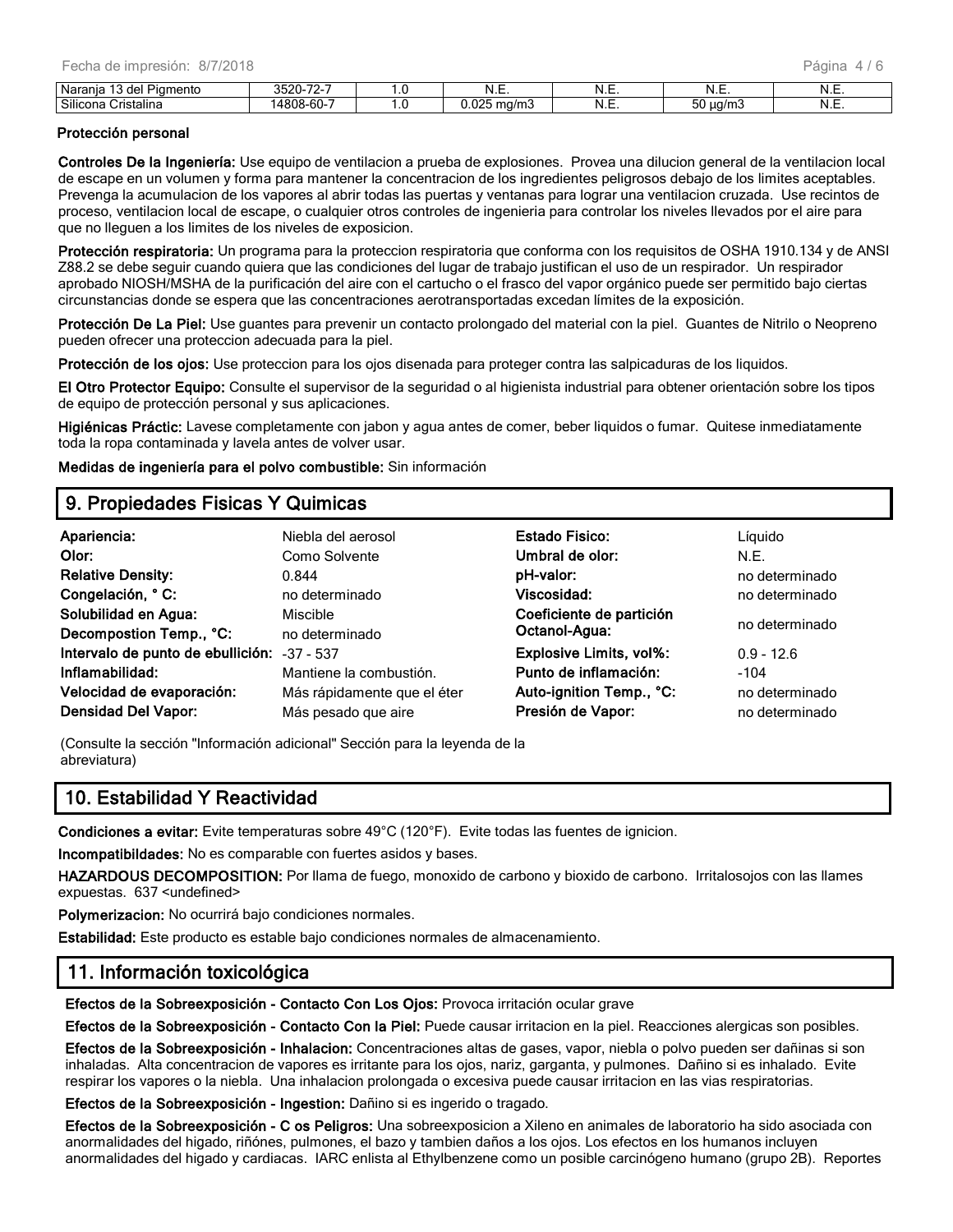han asociado una sobreexposicion ocupacional repetida y prolongada a solventes con daños permanentes al cerebro y al sistema nervioso. Puede causar desordenes en el sistema nervioso central (ejemplo: narcosis involucrando una perdida del conocimiento, debilidad, fatiga, confusion mental y una vision borrosa) y/o lesiones. Altas concentraciones pueden producir efectos en el sistema nervioso central (somnolencia, mareos, nausea, dolores de cabeza, paralisis y una vision borrosa) y/o lesiones.

PRINCIPAL(ES) VÍA(S) DE ENTRADA: Contacto con los ojos, Ingestión, Inhalación, Absorción por la piel, Contacto con la piel

#### Valor de toxicidad aguda The acute effects of this product have not been tested. Data on individual components are tabulated below:

| $N^{\circ}$ - CAS | Nombre químico                   | Oral LD 50      | Dérmica<br>LD50    | <b>Vapor CL50</b>   |
|-------------------|----------------------------------|-----------------|--------------------|---------------------|
| 106-97-8          | N-Butano                         | N.F.            | N.E.               | 658 mg/L Rat        |
| 64742-49-0        | Destilados, Hydrotreated, Ligero | >5000 mg/kg Rat | >3160 mg/kg Rabbit | >4951 mg/L Rat      |
| 64742-47-8        | Destilado Liviano Hidrotratado   | >5000 mg/kg Rat | >2000 mg/kg Rabbit | >5000 mg/L Rat      |
| 1330-20-7         | Xileno                           | 3500 mg/kg Rat  | >4350 mg/kg Rabbit | 29.08 mg/L Rat      |
| 100-41-4          | Etilobenceno                     | 3500 mg/kg Rat  | 15400 mg/kg Rabbit | 17.4 mg/L Rat       |
| 3520-72-7         | Naranja 13 del Pigmento          | >5000 mg/kg Rat | N.E.               | N.E.                |
| 14808-60-7        | Silicona Cristalina              | 5500 mg/kg Rat  | 5500               | $100 \text{ rad/L}$ |

N.E. - Not Established

#### 12. Información ecológica

Informacion Ecologica: El producto es una mezcla de los componentes en la lista.

#### 13. Consideraciones De Eliminacion

Código WHMIS: No incinere los recipientes cerrados. 773 <undefined>

#### 14. Informacion De Transportacion

|                                             |                         |                      | <b>TDG (Canada)</b>                         |
|---------------------------------------------|-------------------------|----------------------|---------------------------------------------|
| No determinado                              | 1950                    | 1950                 | No determinado                              |
| Pintar productos en<br>cantidades limitadas | Aerosol, inflamable     | Aerosol, inflamable  | Pintar productos en<br>cantidades limitadas |
| No determinado                              | 2.1                     | 2.1                  | No determinado                              |
| No determinado                              | No determinado          | No determinado       | No determinado                              |
| Si                                          | Si                      | Si                   | Si                                          |
|                                             | <b>Nacional (USDOT)</b> | Internacional (IMDG) | Aire (IATA)                                 |

#### 15. Información Reguladora

#### Reglamentos federales de EE.UU.:

#### Categoría de peligro CERCLA - SARA

Este producto se ha repasado según las categorías del peligro de EPA promulgadas bajo secciones 311 y 312 de la enmienda de Superfund y Acta de Reautorización de 1986 (el título de SARA III) y se considera, bajo definiciones aplicables, resolver siguientes las categorías:

Gas under pressure, Carcinogénesis, Specific target organ toxicity (single or repeated exposure)

#### SARA SECCIÓN 313:

Este producto contiene las sustancias siguientes conforme a los requisitos que señalan de la sección 313 del título III de la enmienda de Superfund y del acto de Reautorización de la parte 372 de 1986 y 40 CFR:

#### Nombre químico N°- CAS

Xileno 1330-20-7 Etilobenceno 100-41-4